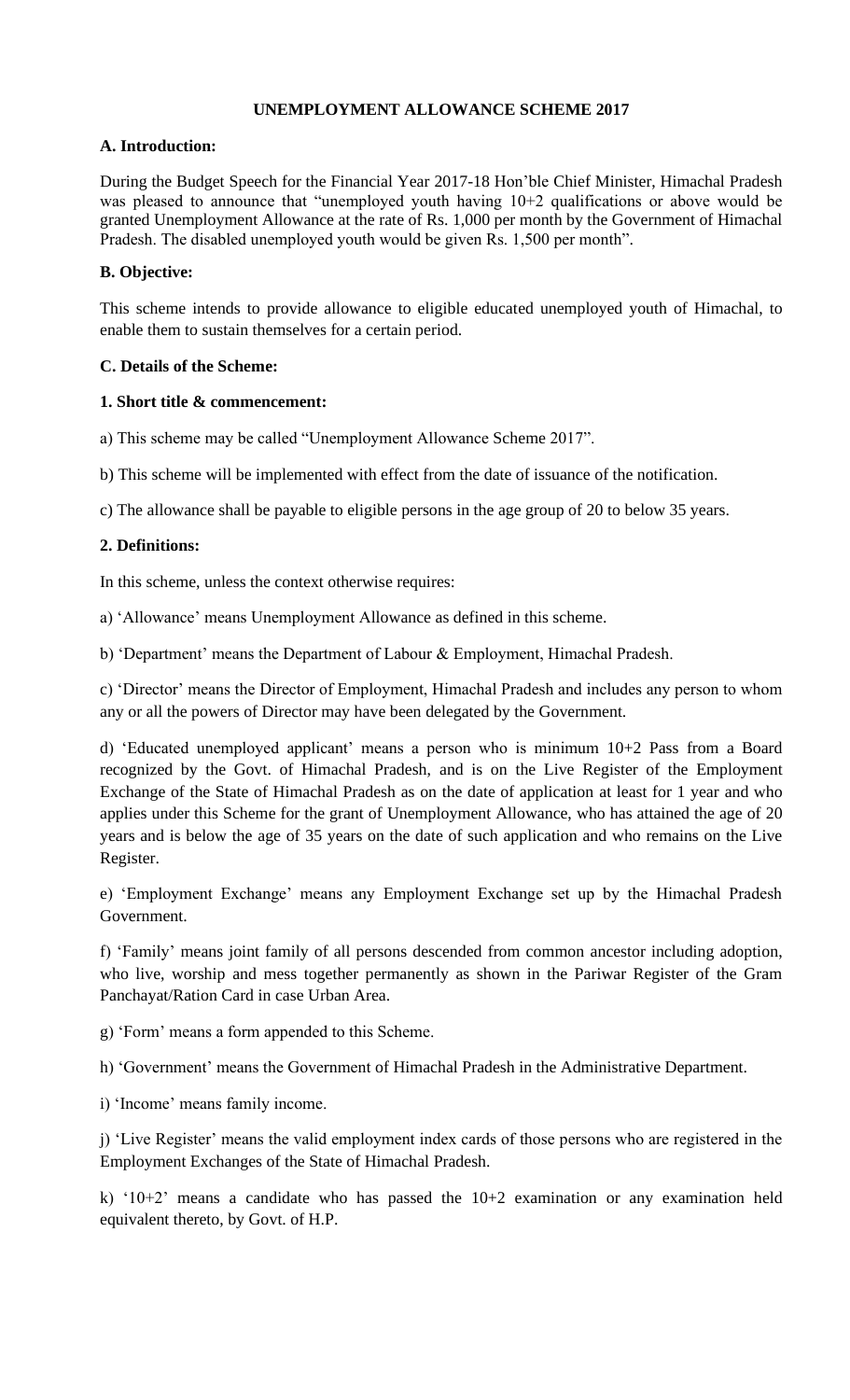l) 'Officer Incharge of the Employment Exchange' will include an Officer/Official to whom the powers of the officer incharge of the Employment Exchange under this Scheme may have been delegated by the Department.

m) 'Year' means the Financial Year starting on First April and ending on Thirty-First March of the following Year.

n) 'State' means the State of Himachal Pradesh.

#### **3. Persons eligible**:

Subject to the provisions of this Scheme, an educated unemployed applicant shall be eligible for the grant of Unemployment Allowance, who fulfills the following criteria:

a) She/he should be unemployed (should not be employed in Govt. sector nor in PSU or in private sector nor self employed) and should be a Bonafide Himachali.

b) She/he should have passed minimum 10+2 from any Board/University/Institution recognized by H.P. Govt.

c) She/he should be registered with any Employment Exchange in Himachal Pradesh as on the date of application since 1 year.

d) Her/his annual family income for the Financial Year immediately preceding date of application, from all sources including that of spouse should be less than Rs. 2.00 Lakh (Rs. Two Lakhs).

e) She/he should be above 20 years and below 35 years of age, as on the date of application.

f) She/he should not be self-employed.

g) She/he should not be a dismissed Govt. employee.

h) She/he should not be convicted of any offence resulting in imprisonment for a period of 48 hours or more.

i) She/he should not be a regular student pursuing any course.

j) She/he should not be availing Skill Development Allowance.

#### **4. Persons not eligible:**

The following categories of persons shall not be eligible to receive Unemployment Allowance under this Scheme:

a) State/Central Government employees and also those of the Public Sector Undertakings, Local Bodies and Quasi-Government Institutions who have been dismissed from service and persons who have been imprisoned for 48 hours or more.

b) A person who had any income of his own or whose family income from all sources was Rs. 2.00 lakh (Rs. Two Lakh) or more during the year immediately preceding the date of application and also the period for which Unemployment Allowance is claimed.

c) A person who is not a Bonafide Himachali.

d) A person who is below 20 years and above the age of 35 years.

e) Any person who does not fulfill any of the criteria given in Section 3.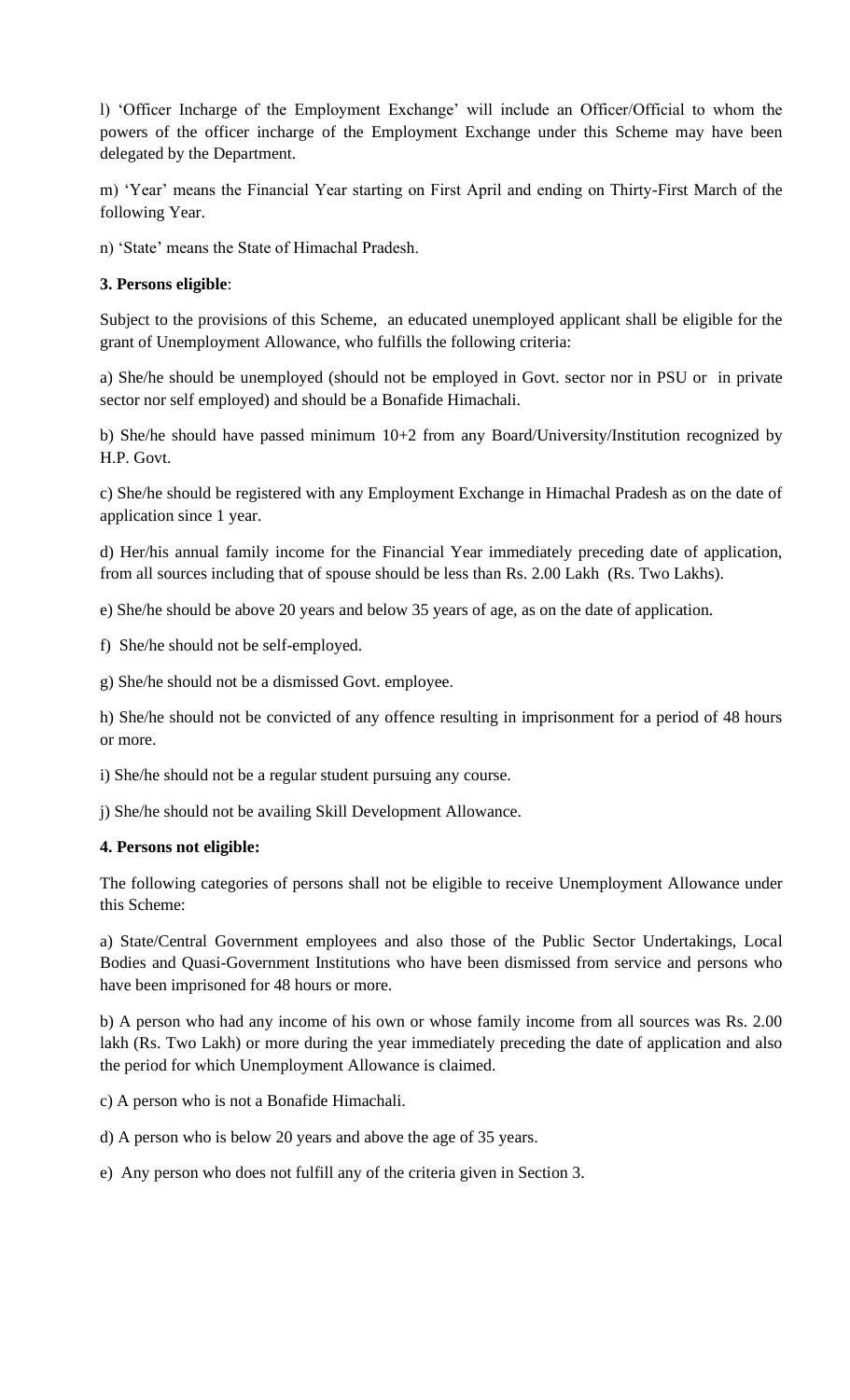## **5. Rate of Unemployment Allowance:**

Allowance shall be payable to each educated unemployed applicant for a maximum period of two years; subject to fulfilling eligibility criteria & timely submission of attested copies of 8<sup>th</sup>/matriculation marks sheet/certificate to ascertain age and educational qualification and Affidavit/Self Declaration as per form 'C', at the following rates:

a) For Physically Challenged person who have minimum 50% permanent disability recorded in her/his Employment Exchange record (X-I), @ Rs. 1500/- (Rs. One Thousand Five Hundred) per month.

b) For all other categories of Persons @ Rs. 1000/- (Rs. One Thousand) per month.

## **6. Application for the allowance:**

a) An educated unemployed applicant may make an application on his/her being eligible for the grant of Allowance along with documents mentioned in form 'A' to that Employment Exchange in H.P., where his/her name is registered.

b) A duly completed application form may be sent by post or be delivered at that Employment Exchange in H.P., where his/her name is registered.

c) After the initial filing of claim in the prescribed form 'A', every claimant to the Allowance shall be required to submit Affidavit/Self Declaration as per form'C', in the subsequent month of March to the Employment Exchange where his/her name is registered.

## **7. Processing of applications:**

a) The Employment Exchange will thoroughly scrutinize applications received under Section 7 and decide with regard to the admissibility of the Allowance to the applicant, within 45 days and in case the claim is inadmissible, suitable orders shall be issued under intimation to the applicant. – as per form 'D'

b) If applicant is aggrieved by any decision intimated to her/him under sub-rule (a), she/he may file an appeal to the Director whose decision thereon shall be final.

## **8. Power to sanction Allowance:**

The power to sanction Allowance shall vest in the Officer Incharge of the concerned Regional/District Employment Exchange, who will also act as the Drawing and Disbursing Officer for the purpose of this Scheme.

a) Stoppage or recovery of the Allowance:- The authority empowered to sanction the Allowance may:

(i) Stop the payment of the Allowance to any recipient, if the said Allowance is no more payable due to any change in the circumstances in which the same was sanctioned;

(ii) Withdraw or withhold the payment of Allowance if at any stage, it is discovered that the Allowance was not admissible in the first instance and it was sanctioned by mistake or on false information or in disregard of any condition subject to which it could be sanctioned. The amount of Allowance already paid may also be recovered without prejudice to any action, whether civil or criminal to which the recipient may be liable.

b) In the event of the death of the recipient the Allowance shall cease to be payable and if the recipient dies before receiving any payment, the amount not so disbursed, shall lapse to the Government.

c) Unemployment Allowance will be sanctioned to the applicant w.e.f. the month of application subject to her/his eligibility and the same will be disbursed in the subsequent month. The Unemployment Allowance for a month will be paid in the subsequent month on regular basis.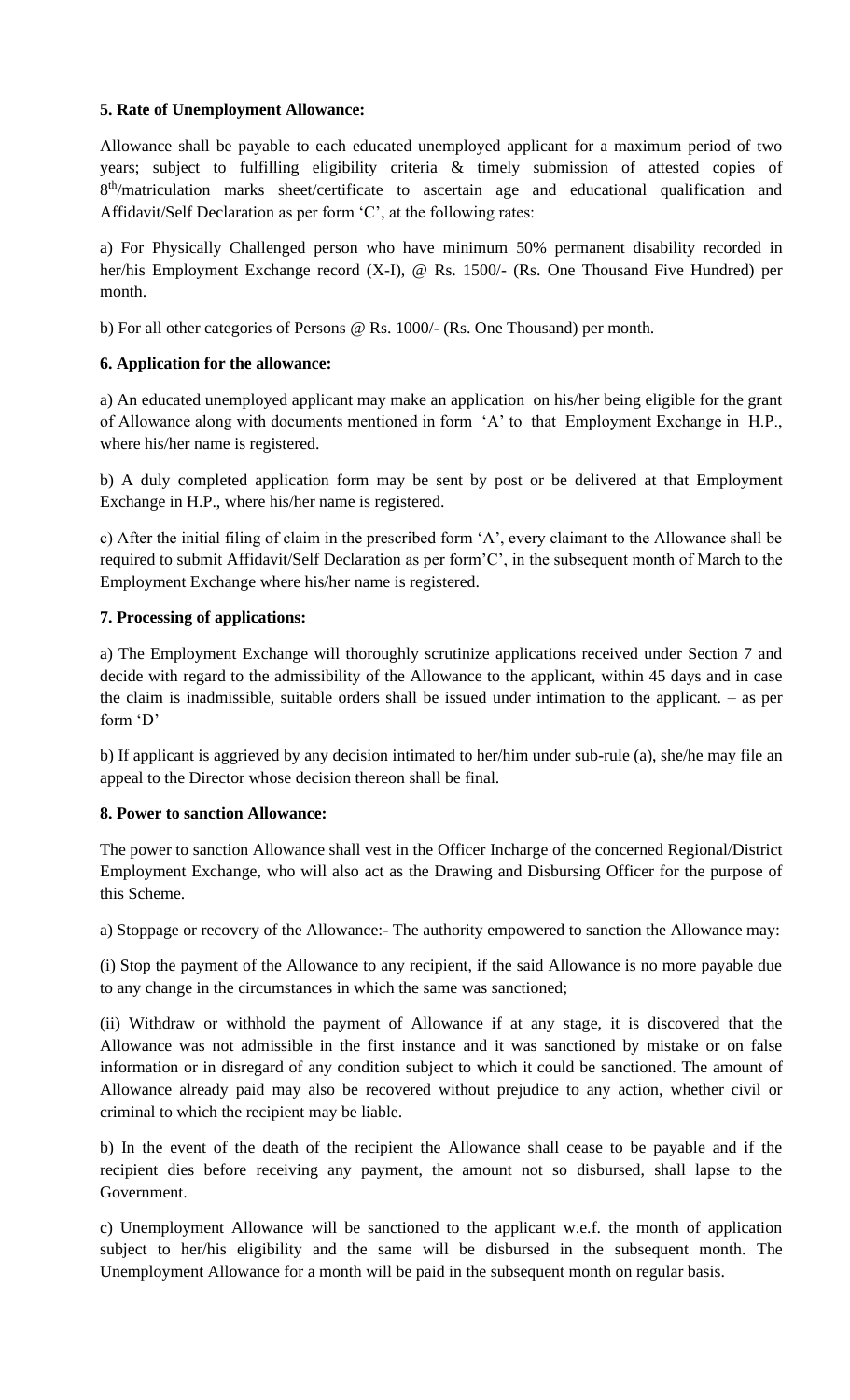## **9. Restoration of the Allowance:**

The concerned Regional/District Employment Officer may restore the payment of Allowance to the original recipient if the payment of the Allowance was discontinued due to the removal of her/his name from the Live Register but her/his employment index card is brought on the Live Register of the Employment Exchange without loss of seniority, as per Departmental instructions.

## **10. Remittance of Allowance:**

The Allowance shall be credited to the recipient by RTGS/NEFT/ECS, through Banks as mentioned in individual Application Form, on monthly basis at the cost of the Government. This would be on bank accounts which are verified by Aadhaar number by the bank.

## **11. Accounting procedure:**

The following provisions shall regulate the accounting procedure in respect of the Allowance payable under this Scheme:

(a) On receipt of a fresh application in form 'A' it shall be recorded in a receipt register (Form 'E') maintained specially for the purpose in each Employment Exchange. Each applicant shall be issued a receipt in form 'B' by the Employment Exchange indicating there in the receipt number of the application for all future correspondence.

(b) The Allowance shall become payable for the period commencing from the month of application (if eligible) till March of that Financial Year and thereafter on production of fresh Affidavit/self-certified declaration in March of that Year or till the applicant becomes ineligible, whichever is earlier.

(c) The Drawing and Disbursing Officer shall sign the RTGS/NEFT/ECS form and initial the entries in the office cash book. He shall highlight the Aadhaar verified bank account against the name of beneficiary.

## **12. Allowance not enforceable through court of law:**

The Allowance under this Scheme shall not be enforceable through the Court of Law.

## **13. Supervision:**

The Director shall have the power of supervision and control in respect of the Allowance payable under this Scheme and may from time to time issue directions for the smooth functioning of this Scheme.

## **14. Power to amend the Scheme**:

The power to amend this Scheme shall vest in the Government.

## **15. Displaying of Beneficiaries Detail:**

The details of the beneficiaries may be displayed on the Notice Board of the Employment Exchanges, on the Department's website and at any other suitable place, for the information of public at large.

---------------------------------------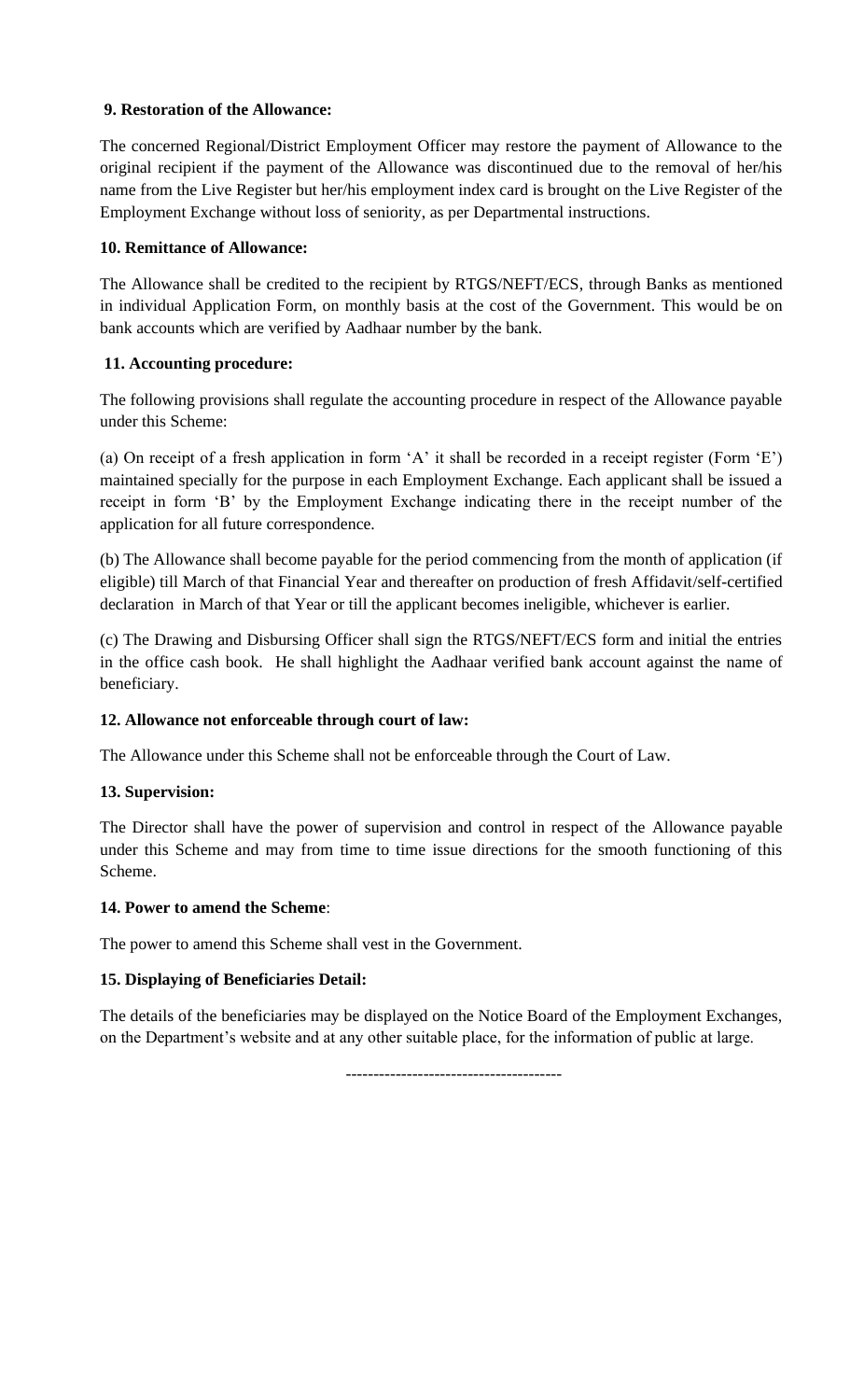## **Form 'A'**

| For Office use:                                                                               | Recent attested<br>Passport Size<br>Photograph |
|-----------------------------------------------------------------------------------------------|------------------------------------------------|
|                                                                                               |                                                |
| <b>Government of Himachal Pradesh</b>                                                         |                                                |
| <b>Department of Labour &amp; Employment</b><br><b>APPLICATION FOR UNEMPLOYMENT ALLOWANCE</b> |                                                |
| (1) Applicant Name                                                                            |                                                |
| (2) Father's Name                                                                             |                                                |
| (3) Mother's Name                                                                             |                                                |
| (4) Spouse's Name                                                                             |                                                |
| $(5)$ Sex<br>Male<br>Female                                                                   |                                                |
| (6) Date of Birth<br>D<br>M<br>M<br>D                                                         |                                                |
| (7) Age on the Date of Application<br>years                                                   |                                                |
| (8) Religion Hinduism<br>Christianity<br>Buddhism<br>Sikhism<br>Islam                         | Jainism                                        |
| (9) Category<br>General<br>OBC<br><b>SC</b><br>ST                                             |                                                |
| (10) Sub Category<br>Antodaya<br><b>XSM</b><br><b>IRDP</b><br><b>BPL</b><br>PH                |                                                |
| (11) Permanent Address                                                                        |                                                |
| Tehsil<br>District                                                                            |                                                |
|                                                                                               |                                                |
| Pin code                                                                                      |                                                |
|                                                                                               |                                                |
|                                                                                               |                                                |
| Tehsil<br>District                                                                            |                                                |
| Pincode<br>Mobile No.                                                                         |                                                |
|                                                                                               |                                                |

(13) Name of Employment Exchange where registered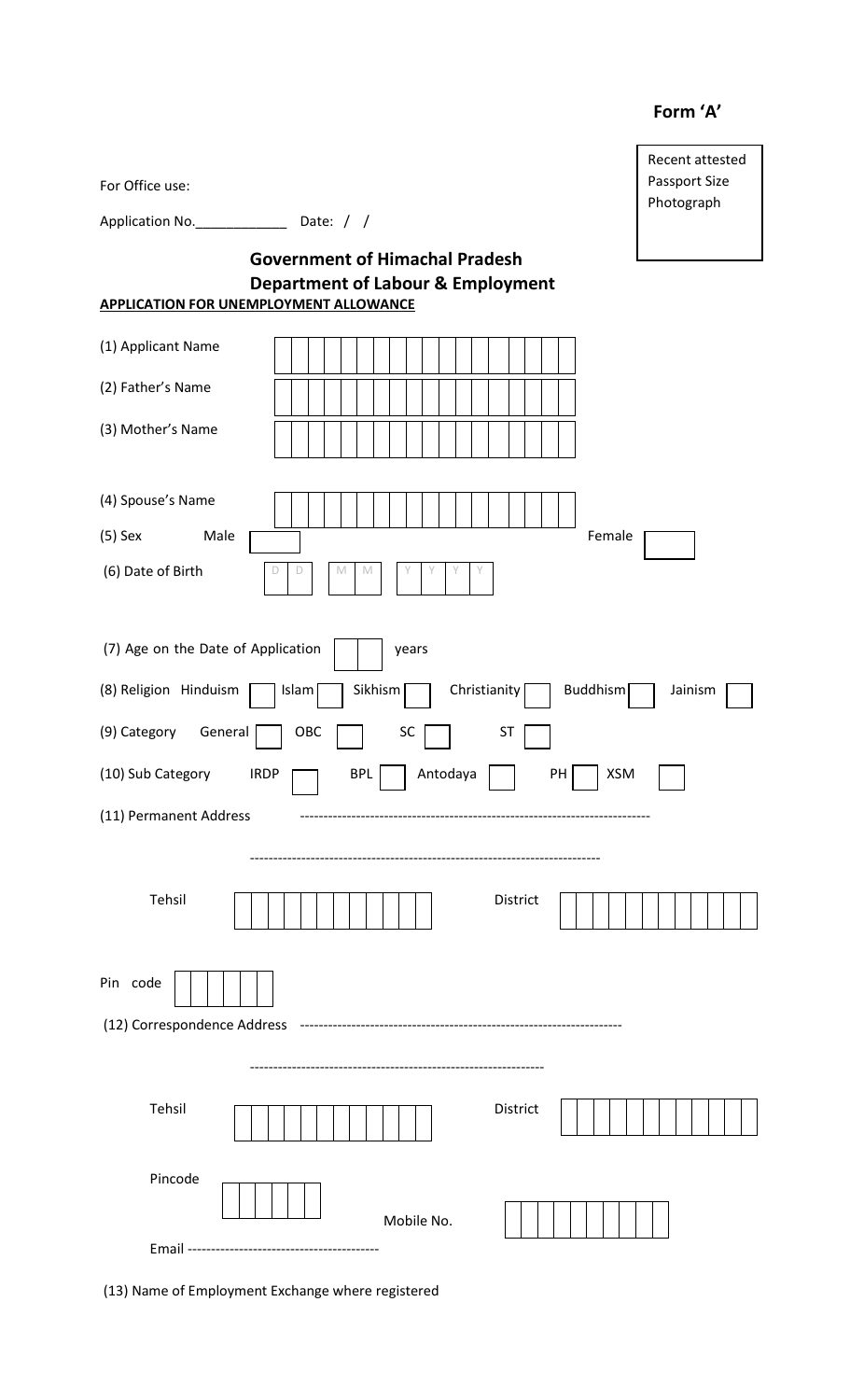| (14) Registration<br>(15)<br>Registration<br>No.<br>Date                                                  | Y.<br>M<br>M                                                                                                               |
|-----------------------------------------------------------------------------------------------------------|----------------------------------------------------------------------------------------------------------------------------|
| (16) Educational Qualification 8 <sup>th</sup> /10 <sup>th</sup> /12 <sup>th</sup> /other qualifications: |                                                                                                                            |
| Name of Exam<br>Sr. No.<br>Year of Passing                                                                | Board/University/Institute                                                                                                 |
|                                                                                                           |                                                                                                                            |
| 1.                                                                                                        |                                                                                                                            |
| 2.                                                                                                        |                                                                                                                            |
| 3.                                                                                                        |                                                                                                                            |
|                                                                                                           |                                                                                                                            |
| (Attach attested copy of income certificate issued within 6 months of date of application for the         |                                                                                                                            |
| Allowance, by Executive Magistrate).                                                                      |                                                                                                                            |
|                                                                                                           |                                                                                                                            |
| (18) Aadhar No.                                                                                           |                                                                                                                            |
| (Aadhaar Number along with its copy is necessary for authentication) No registration shall be done        |                                                                                                                            |
| without opening up of verified Bank Account in Nationalized bank.                                         |                                                                                                                            |
| (19) Applicant's Bank Account Details:                                                                    | Verified by the concerned Nationalized Bank/<br>Branch that the Bank Account of applicant is<br>inked with Aadhaar Number. |
| (Mendatory)                                                                                               |                                                                                                                            |
| Signature ----------------------                                                                          |                                                                                                                            |
| Name of Bank                                                                                              |                                                                                                                            |
|                                                                                                           | Designation -------------------                                                                                            |
| <b>Branch</b>                                                                                             | Stamp                                                                                                                      |
| $A/c$ No.                                                                                                 |                                                                                                                            |
| (Mandatory)<br><b>IFSC</b><br>Code                                                                        |                                                                                                                            |
|                                                                                                           |                                                                                                                            |

I hereby certify that the above mentioned information is true & nothing has been concealed therein. I have read the conditions for eligibility for getting Unemployment Allowance and I am eligible for the same. I am aware that in case any of the above mentioned information is found incorrect, appropriate legal action can be taken against me.

Place:

Date: Case of the Caucasian Contractor Applicant's Signature with Name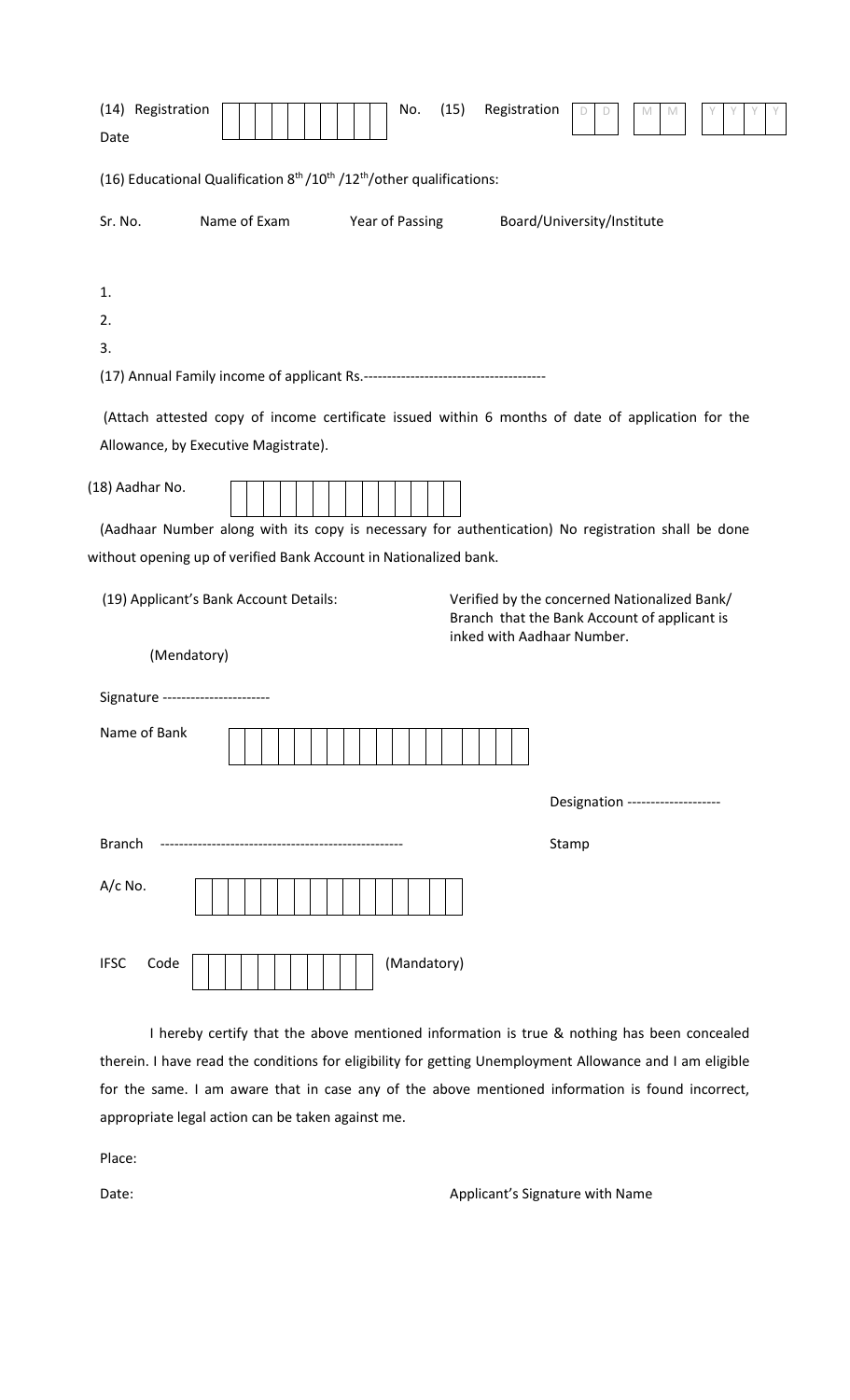Note:-

- 1) Please ensure that all the columns of this application form are filled.
- 2) Attested copy of Employment Registration Card (X-10) is attached.
- 3) Attested copy of valid family income certificate issued by Executive Magistrate (issued not before 6 months of date of application for the Allowance) is attached. Further, the income certificate required to be issued by the Competent Authority under the Scheme will specially state that the applicant is not employed in Government, its Agencies, Public Sector Undertaking, Bodies etc.
- 4) Self Certified Declaration declaring that she/he is unemployed as per format prescribed by the Department. (as per form 'C' attached).
- 5) Attested copy of Bonafide Himachali Certificate is attached.
- 6) Bank details to be verified by concerned Bank Branch Officer with signature and stamp of Bank.
- 7) Filling up IFSC code of Bank Branch is Compulsory/Mandatory.
- 8) Attested copies of  $10^{th}$  /12<sup>th</sup> /age certificate issued by competent authority to ascertain age and educational qualification is attached.
- 9) Attested copy of Aadhaar Card.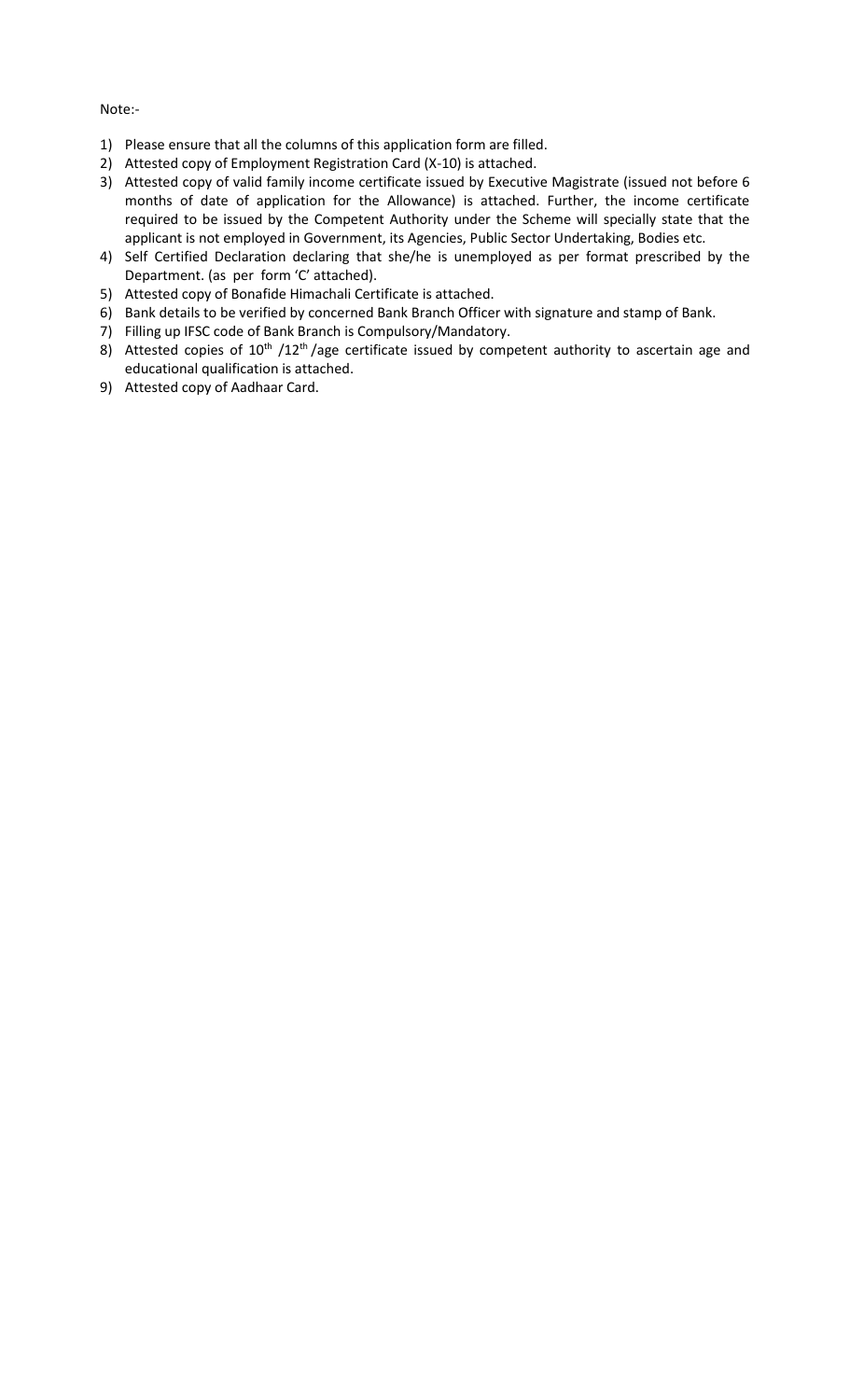# **Receipt**

Receipt No. (Application No.) -------------------------- date: ---------------------

Application for Unemployment Allowance has been received from Mr./Mrs/Ms. -------------------- S/o,D/o, W/o Sh. ---------------------------- alongwith the following original/attested documents:

- 1) Application form in original.
- 2) Attested copy of Employment Registration Card (X-10).
- 3) Attested copy of family income certificate issued by Executive Magistrate.
- 4) Attested copy of Bonafide Himachali Certificate issued by Executive Magistrate.
- 5) Self Certified Declaration as per form 'C'.
- 6) Attested copies of 10<sup>th</sup> /12<sup>th</sup> age certificate issued by competent authority to ascertain age and educational qualification.
- 7) Attested copy of Aadhaar Card.

Signature of Officer/Official of Employment Exchange

Name-------------------

Designation------------------

Date --------------------------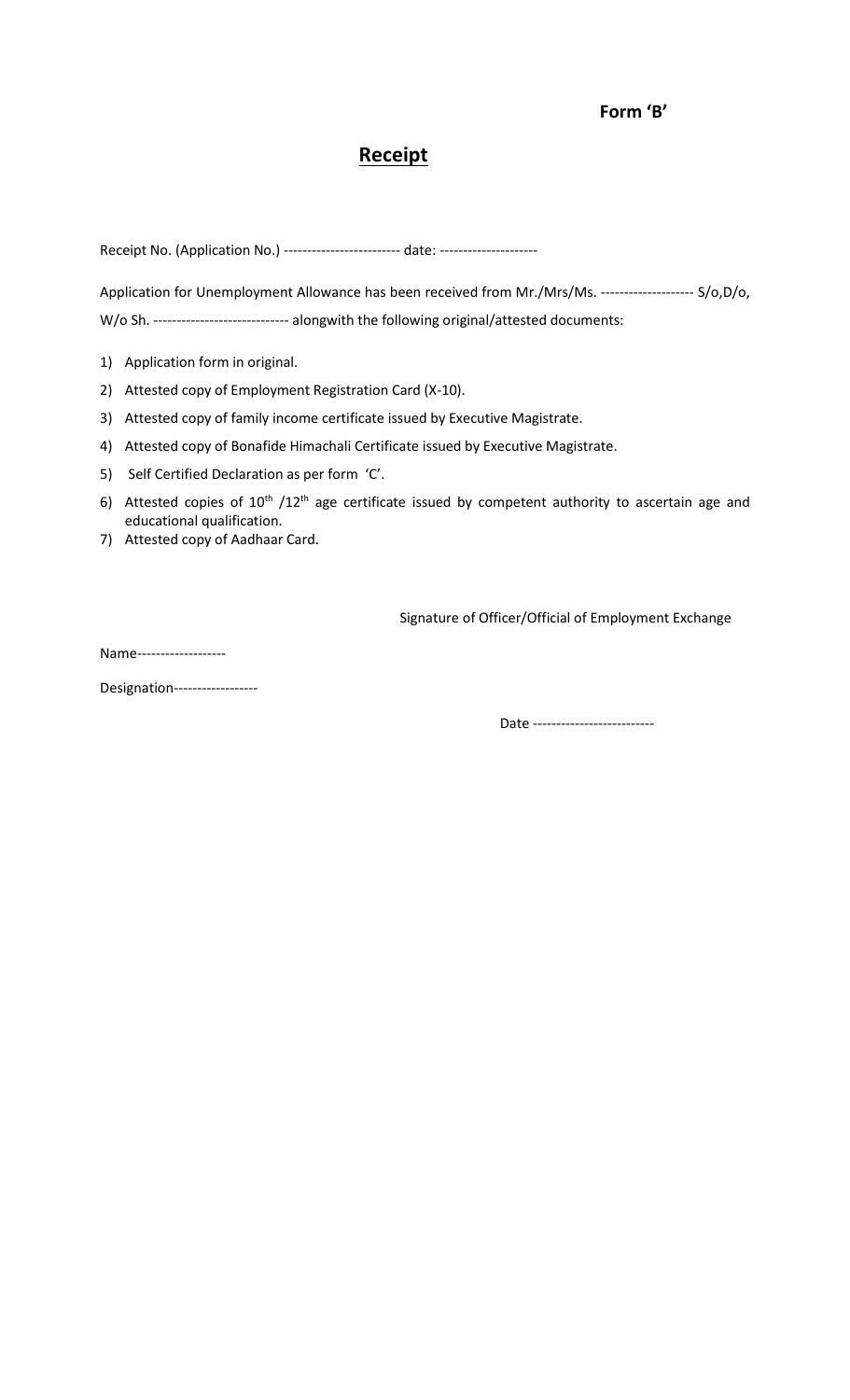# **Self Certified Declaration**

I ……………………. S/o, D/o, W/o Sh. …………………… Resident of ……………….. Age …………….. solemnly affirm and state that:

1. I am not employed under the Government/its agencies, public sector undertakings/bodies/boards/corporations etc.

2. I am neither employed in private sector nor self employed.

3. I am a bonafide resident of H.P.

4. I am not regular student pursuing any course.

5. I have passed my ………………… examination from ….................. Board/University/Institution recognized by H.P. Govt.

6. I am registered with the Employment Exchange ………………............ Registration No. …………….. from date ………………. and my name is registered as on date.

7. My annual family income from all sources including that of spouse is less than Rs. 2.00 Lakhs ( Rs. Two Lakhs).

8. I am in the age group of 20 to below 35 years.

9. I am not a dismissed Govt. employee.

10. I have not been convicted of any offence resulting in imprisonment for a period of 48 hours or more.

11. I have not claimed Skill Development Allowance and Unemployment Allowance from any other Employment Exchange.

12. I have read all the eligibility conditions and I fulfill the same. The information given by me in the application for Unemployment Allowance is true.

13. In case any eligibility criteria for receiving Unemployment Allowance (like increase in income, change in employment status, attaining the age of 35 years etc.) changes which renders me ineligible, then I shall inform the Employment Exchange and the concerned bank branch within 7 days. I further undertake to refund the whole amount received by me with interest for any period for which I am found ineligible, as decided by the Department.

14. I undertake to submit the self certified declaration in the month of March to confirm my eligibility for the Unemployment Allowance for the next Financial Year (beginning April), failing which my Allowance will be withdrawn from April of that year.

15. That the above contents of this self certified declaration are true to the best of my knowledge.

Applicant

#### **VERIFICATION**

I the above applicant do hereby further solemnly affirm and certify that all the facts given above from para 1 to 15 are true to the best of my knowledge and belief and nothing material has been concealed there in.

Verified today on ……………………………………..(date and year) at ….............

Applicant.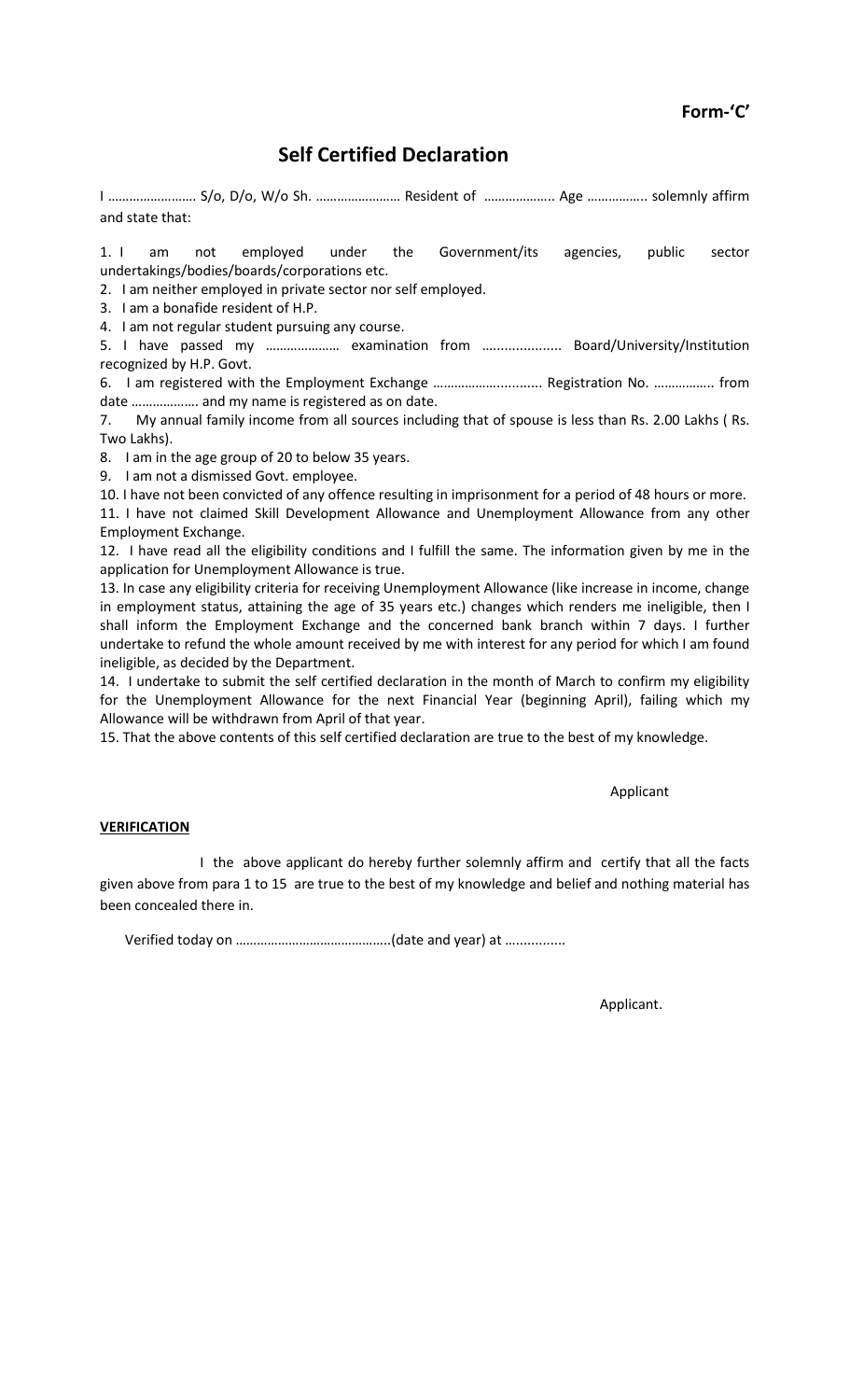#### **Form 'D'**

#### **Government of Himachal Pradesh**

#### **Department of Labour & Employment**

| Dated: -------------------------------- |                                           |
|-----------------------------------------|-------------------------------------------|
| Tο                                      |                                           |
|                                         |                                           |
|                                         |                                           |
|                                         |                                           |
|                                         | Application No.-------------------------- |

#### **Subject:- Regarding ineligibility of Unemployment Allowance.**

Madam /Sir,

Please refer to your application (no. mentioned above) for Unemployment Allowance. On the scrutiny of the application along with documents submitted by you, your claim for Unemployment Allowance is rejected herewith due to the following reason:

- (i) --------------------------------
- (ii) ------------------------------- (Please mention the grounds of rejection of the application).

Yours faithfully,

Signature of Officer/Official of Employment Exchange

Name-------------------

Date --------------------------